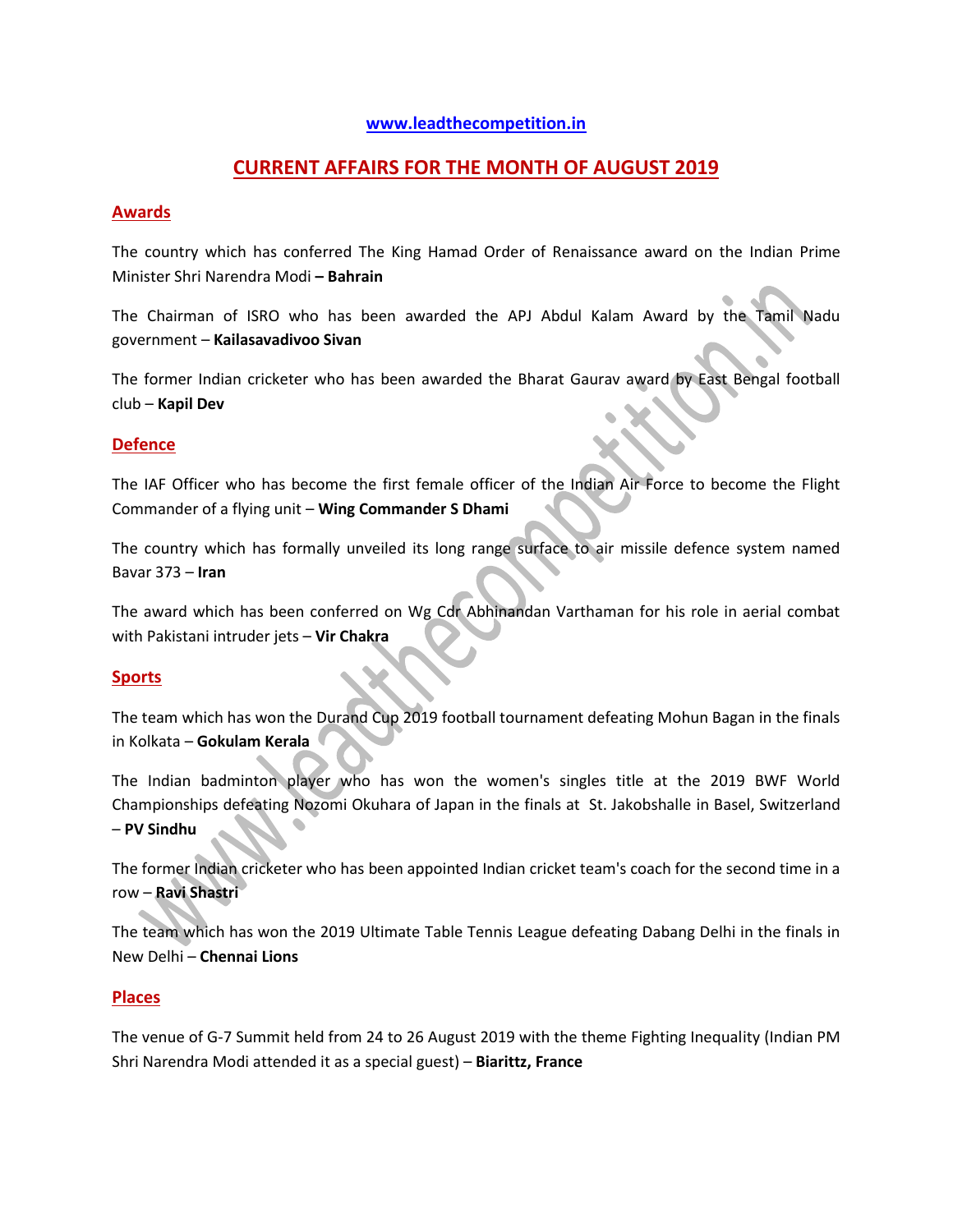The venue of the World Youth Congress on Kindness organised by the UNESCO Mahatma Gandhi Institute of Education for Peace and Sustainable Development (MGIEP) from August 20 to 23, 2019 – **New Delhi** 

The city in which Amazon.com Inc has inaugurated its single largest campus in the world – **Hyderabad**

The city chosen to be the main venue for National Handloom Day 2019 to be observed on 07 August 2019 – **Bhubaneshwar**

#### **Persons**

The first woman to become the Director General of Police of a state (Uttarakhand) who passed away on 26 August 2019 – **Kanchan Chaudhary Bhattacharya** 

The Hollywood actress who has been named the highest paid actress in 2019 by the Forbes magazine – **Scarlett Johnsson**

The new Home Secretary appointed to succeed Shri Rajiv Gauba who has been appointed the Cabinet Secretary – **Ajay Kumar Bhalla** 

The new Cabinet Secretary appointed for a period of 2 years to replace the present Cabinet Secretary Shri PK Sinha – **Rajiv Gauba**

The veteran music composer of Bollywood, known for films like Umrao Jaan, Kabhi Kabhi etc who passed away on 19 August 2019 – **Khayyam**

The former Chief Minister of Bihar (3 times) who passed away on 19 August 2019 – **Jagannath Mishra**

The popular anchor of Doordarshan, a recipient of the Nari Shakti Puraskar and well-known for her show Tejaswini, who passed away on 17 August 2019 – **Neelum Sharma**

The veteran Bollywood actress known for her role in films like Choti si Baat, Rajnigandha etc who passed away on 15 August 2019 – **Vidya Sinha**

The veteran Bollywood film producer and director known for his movies like Asha, Apnapan, Aaya Sawan Jhoom Ke, Akhir Kyon who passed away on 07 August 2019 – **J. Om Prakash**

The well-known writer of books like Beloved, Song of Solomon, The Bluest Eye etc and winner of Nobel Prize for Literature in 1993 who passed away on 05 August 2019 – **Toni Morrison**

#### **Miscellaneous**

The 15th century Hindu mystic and saint on whom world's first museum was inaugurated in Kolkata by Chief Minister Mamta Banerjee – **Shri Chaitanya Mahaprabhu**

The patriotic song sung by Javed Ali, penned by lyricist Shrivastav, composed by Dushyant and released by Doordarshan is named – **Watan**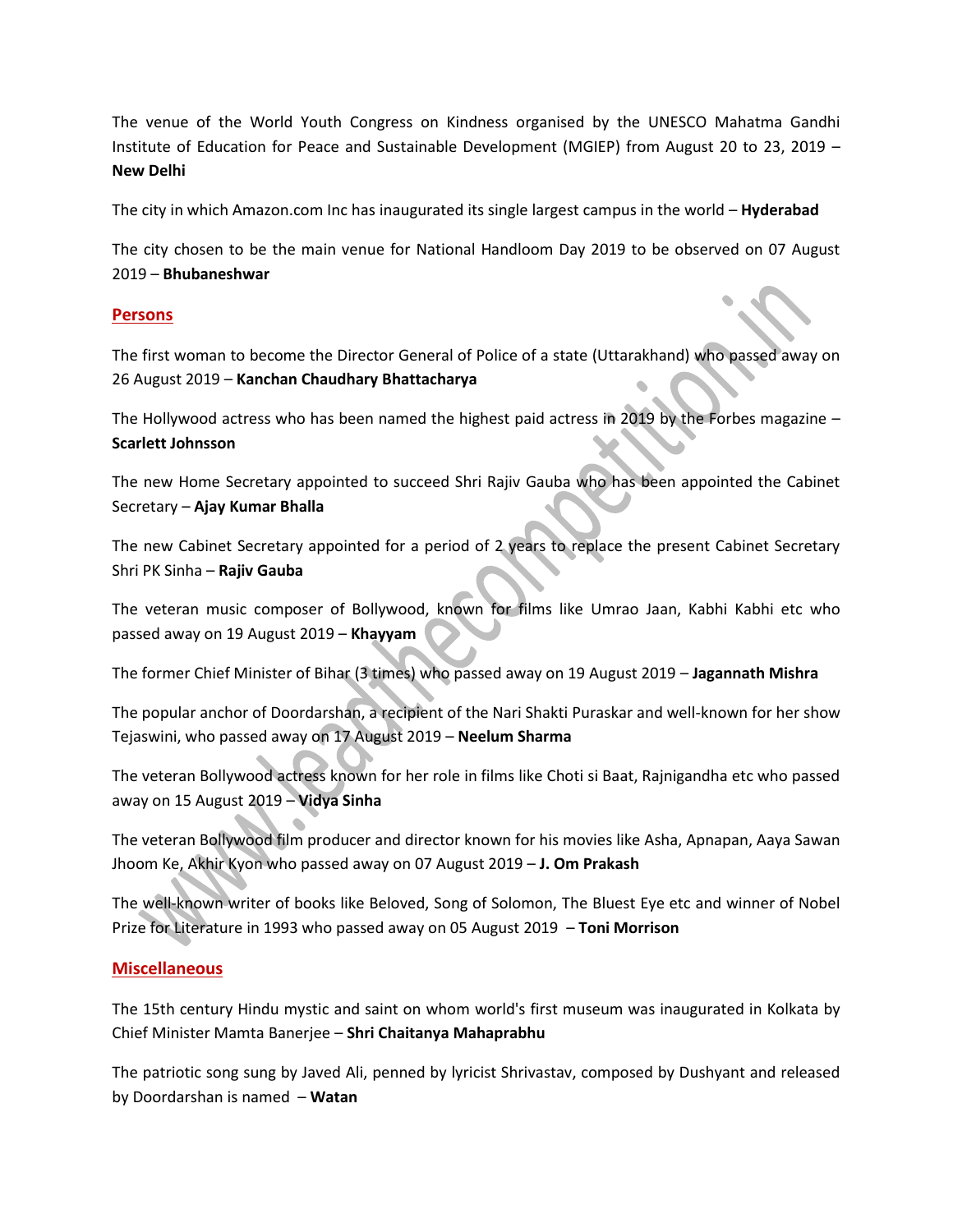The theme of World Biofuel Day to be observed on 10 August 2019 – **Production of Biodiesel from Used Cooking Oil**

The rank of India in the Global GDP rankings released by World Bank for 2018 – **Seventh**

The States in which One Nation One Card scheme has been launched on a pilot basis by the Union Government – **Telangana, Andhra Pradesh, Gujarat and Maharashtra**

#### **Merger of Public Sector Banks 2019**

- 1. Punjab National Bank, United Bank of India and Oriental Bank of Commerce
- 2. Canara Bank and Syndicate Bank
- 3. Union Bank of India, Andhra Bank and Corporation Bank
- 4. Indian Bank and Allahabad Bank
- 5. Total number of public sector banks after merger 12

#### **New Geographical Indications Tags**

**PalaniPanchamirtham**: An abishega Prasadam of Lord Dhandayuthapani Swamy, the presiding deity of Arulmigu Dhandayuthapaniswamy Temple, situated in palani Hills, Palani Town in Dindigul District of Tamil Nadu. It is a combination of five natural substances, namely, banana, jaggery sugar, cow ghee, honey and cardamom in a definite proportion. This is the first time a temple 'prasadam' from Tamil Nadu has been bestowed with the GI tag

**Tawlhlohpuan**: A medium to heavy, compactly woven, good quality fabric from Mizoram is known for warp yarns, warping, weaving & intricate designs that are made by hand.

**Mizo Puanchei**: A colourful Mizo shawl/textile, from Mizoram, is considered as the most colourful among the Mizo textiles. It is an essential possession for every Mizo lady and an important marriage outfit in the state.

**Tirur betel vine**: Mainly cultivated in Tirur, Tanur, Tirurangadi, Kuttippuram, Malappuram and Vengara block panchayaths of Malappuram District (Kerala), is valued both for its mild stimulant action and medicinal properties.

#### **Arun Jaitley**

- 28 December 1952 to 24 August 2019
- Minister of Finance and Minister of Corporate Affairs from 2014 to 2019. He was also the Minister of Defence and Minister of Information and Broadcasting for shorter durations during the period.
- He was the Minister of Information and Broadcasting under the Prime Ministership of Shri Atal Bihari Vajpayee

#### **Sushma Swaraj**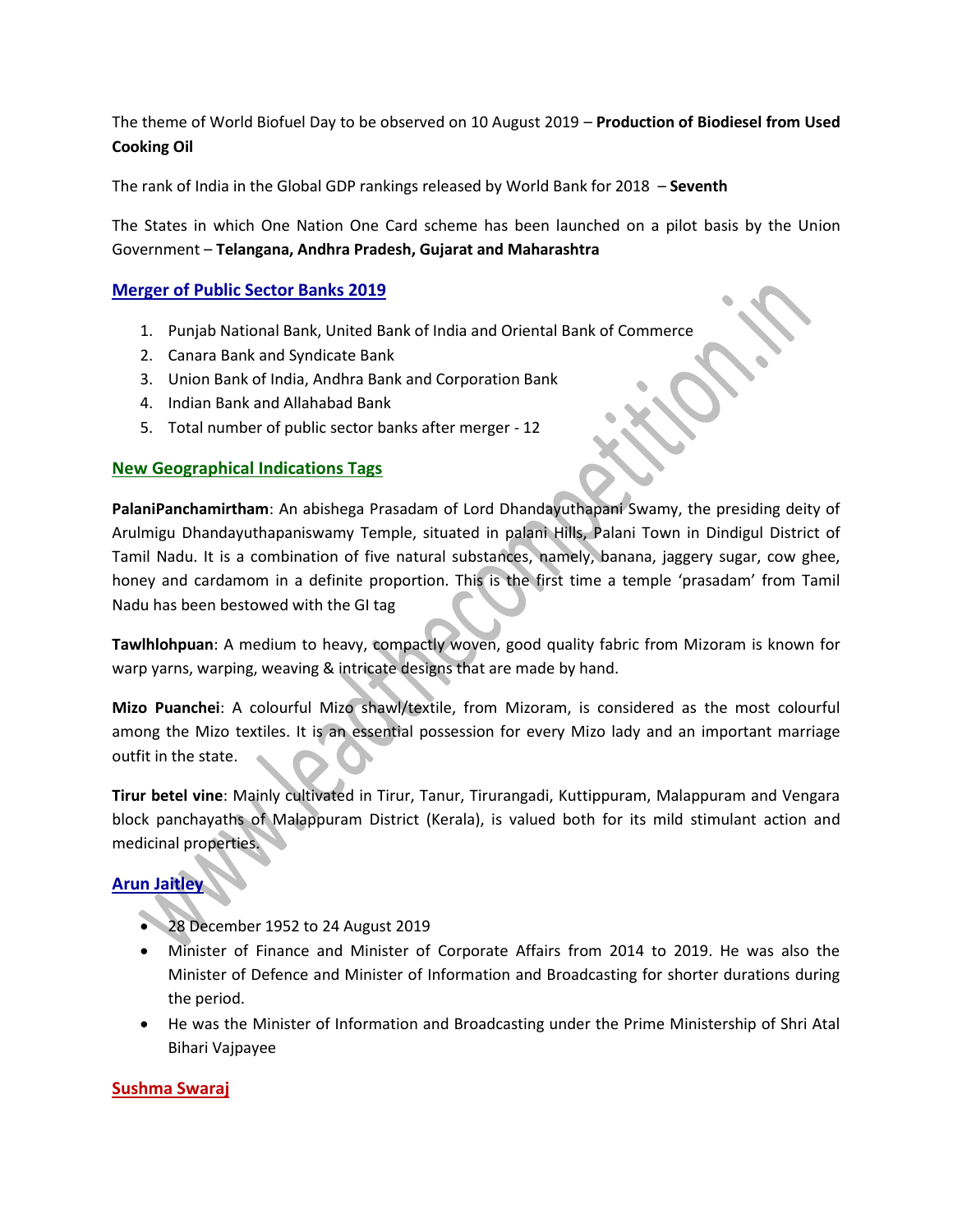- 14 February 1952 to 06 August 2019
- Minister of External Affairs from 2014 to 2019. She was the first woman to independently hold the charge. Mrs. Indira Gandhi held the charge additionally to her Prime Ministership.
- Chief Minister of Delhi from Oct to Dec 1998
- Awarded the Best Parliamentarian Award twice in 2008 and 2010.

#### **New Governors**

Shri Jagdeep Dhankar: West Bengal

Shri RN Ravi: Nagaland

#### **Ramon Magsaysay Awards 2019**

| #   | <b>Person</b>             | <b>Nationality</b> | <b>Award for</b>                                             |
|-----|---------------------------|--------------------|--------------------------------------------------------------|
| 01. | Raymundo Pujante Cayabyab | Philippines        | Nurturing the gift and unifying power of music.              |
| 02. | Jong-ki Kim               | South Korea        | Stemming the destructive tide of youth violence.             |
| 03. | Ravish Kumar              | India              | Harnessing journalism to give voice to the<br>voiceless.     |
| 04. | Angkhana Neelapaijit      | Thailand           | Championing justice, case after painful case                 |
| 05  | Ko Swe Win                | Myanmar            | Building the quality and force of media's truth-<br>telling. |

## **Composite Water Management Index - 17-18**

Released by - NITI Aayog

Non-Himalayan States NE & Himalayan States UTs

| Rank | <b>Non-Himalayan States</b> | <b>NE &amp; Himalayan States</b> | <b>UTs</b> |
|------|-----------------------------|----------------------------------|------------|
|      | Guiarat                     | <b>Himachal Pradesh</b>          | Puducherry |
|      | Andhra Pradesh              | Uttarakhand                      | Delhi      |
|      | Madhya Pradesh              | Tripura                          |            |

# **Important Days of August**

| International Day of the World's Indigenous Peoples: 09 August 2019 |
|---------------------------------------------------------------------|
| Designated by: United Nations General Assembly                      |
| First observed: 1995                                                |
| Theme: Indigenous Languages                                         |
| International Youth Day: 12 August 2019                             |
| Designated by: United Nations General Assembly                      |
| First observed: 2000                                                |
| Theme: Transforming Education                                       |
|                                                                     |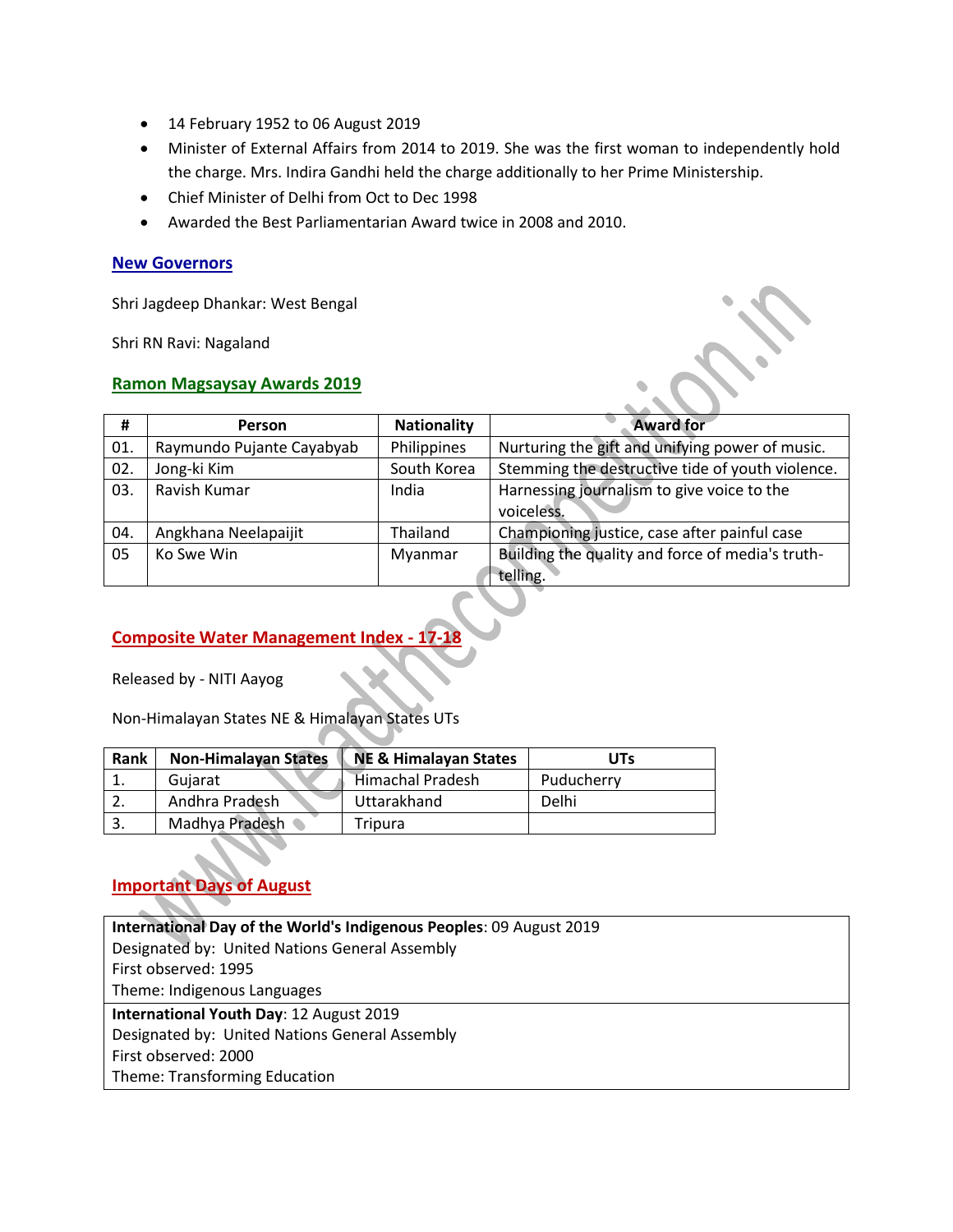| World Elephant Day: 12 August 2019                                             |  |
|--------------------------------------------------------------------------------|--|
| Designated by: Patricia Sims and Elephant Reintroduction Programme of Thailand |  |
| First observed: 2012                                                           |  |
| World Humanitarian Day: 19 August 2019                                         |  |
| Designated by: United Nations General Assembly                                 |  |
| First observed: 2009                                                           |  |
| Theme: Women Humanitarians                                                     |  |
| International Day against Nuclear Tests: 29 August 2019                        |  |
| Designated by: United Nations General Assembly                                 |  |
| First observed: 2010                                                           |  |
| International Day of Victims of Enforced Disappearances: 30 August 2019        |  |
| Designated by: United Nations General Assembly                                 |  |
| First observed: 2011                                                           |  |

# **Sports Awards – 2019**

# **Rajiv Gandhi Khel Ratna Award**

| <b>Recipient</b>     | <b>Discipline</b> |
|----------------------|-------------------|
| <b>Bajrang Punia</b> | Wrestling         |
| Ms Deepa Malik       | Para Athletics    |

# **Dronacharya Award**

| #  | <b>Recipient</b>            | <b>Discipline</b>   |
|----|-----------------------------|---------------------|
| 1. | Shri Vimal Kumar            | Badminton           |
| 2. | Shri Sandeep Gupta          | <b>Table Tennis</b> |
| 3. | Shri Mohinder Singh Dhillon | <b>Athletics</b>    |
| 4. | Shri Merzban Patel          | Hockey (Life time)  |
| 5. | Shri Rambir Singh Khokhar   | Kabaddi (Life time) |
| 6. | Shri Sanjay Bhardwaj        | Cricket (Life time) |

# **Arjuna Award**

| #   | <b>Recipient</b>                 | <b>Discipline</b>         |
|-----|----------------------------------|---------------------------|
| 1.  | Shri Tajinderpal Singh Toor      | Athletics (Shot put)      |
| 2.  | Shri Mohammed Anas Yahiya        | Athletics (Track & Field) |
| 3.  | Ms. Swapna Barman                | Athletics (Heptathlon)    |
| 4.  | Shri Bhamidipati Sai Praneeth    | Badminton                 |
| 5.  | Shri S. Bhaskaran                | Body building             |
| 6.  | Ms. Sonia Lather                 | <b>Boxing</b>             |
| 7.  | Shri Ravindra Jadeja             | Cricket                   |
| 8.  | Ms. Poonam Yadav                 | Cricket                   |
| 9.  | Shri Fouaad Mirza                | Equestrian                |
| 10. | Shri Gurpreet Singh Sandhu       | Football                  |
| 11. | Shri Chinglensana Singh Kangujam | Hockey                    |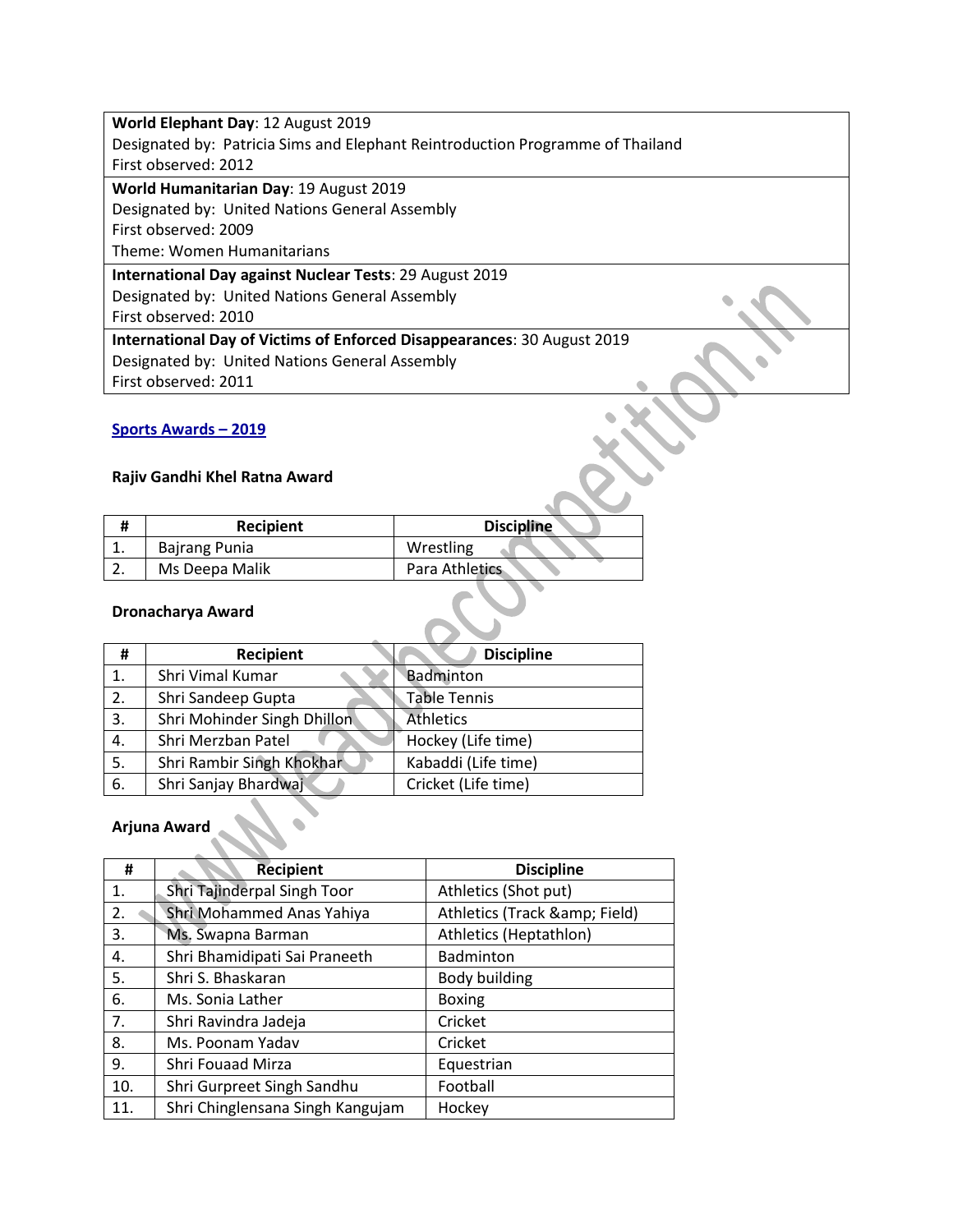| 12. | Shri Ajay Thakur           | Kabaddi             |
|-----|----------------------------|---------------------|
| 13. | Shri Gaurav Singh Gill     | <b>Motor Sports</b> |
| 14. | Shri Simran Singh Shergill | Polo                |
| 15. | Ms. Anjum Moudgil          | Shooting            |
| 16. | Shri Harmeet Rajul Desai   | <b>Table Tennis</b> |
| 17. | Ms. Pooja Dhanda           | Wrestling           |
| 18. | Shri Sundar Singh Gurjar   | Para-Athletics      |
| 19. | Shri Pramod Bhagat         | Para-Badminton      |

#### **Dhyan Chand Award**

| #  | Recipient                         | <b>Discipline</b>   |  |
|----|-----------------------------------|---------------------|--|
| 1. | <b>Shri Manuel Fredricks</b>      | Hockey              |  |
| 2. | Shri Arup Basak                   | <b>Table Tennis</b> |  |
| 3. | Shri Manoj Kumar                  | Wrestling           |  |
| 4. | Shri Nitten Kirrtane              | Tennis              |  |
| 5. | Shri C. Lalremsanga               | Archery             |  |
|    | Rashtriya Khel Protsahan Puruskar |                     |  |

## **Rashtriya Khel Protsahan Puruskar**

| #  | Category                                                           | Recipient                         |
|----|--------------------------------------------------------------------|-----------------------------------|
| ᆠ. | Identification and Nurturing of Budding and Young                  | The Gagan Narang Sports Promotion |
|    | Talent                                                             | Foundation                        |
| 2. | Encouragement to Sports through Corporate Social<br>Responsibility | <b>GoSports Foundation</b>        |
|    | Sports for Development                                             | Rayalaseema Development Trust     |

## **Tenzing Norgay National Adventure Awards 2018**

| #  | <b>Recipient</b>         | <b>Discipline</b>     |
|----|--------------------------|-----------------------|
| 1. | Ms. Aparna Kumar         | Land Adventure        |
| 2. | Late Shri Dipankar Ghosh | Land Adventure        |
| 3. | Shri Manikandan K.       | Land Adventure        |
| 4. | Shri Prabhat Raju Koli   | Water Adventure       |
| 5. | Shri RameshwerJangra     | Air Adventure         |
| 6. | Shri Wangchuk Sherpa     | Life Time Achievement |

╲  $\sim$ 

V.

# **66th National Film Awards 2018**

| #   | <b>Name of the Award</b>     | <b>Name of the Film</b>    | <b>Awardees</b>           |
|-----|------------------------------|----------------------------|---------------------------|
| -1. | <b>Best Feature Film</b>     | Hellaro (Gujarati)         | Director: Abhishek Shah   |
| 2.  | Indira Gandhi Award for Best | Naal (Marathi)             | Director: Sudhakar Reddy  |
|     | Debut Film of a Director     |                            | Yakkanti                  |
| -3. | Best Popular Film            | Badhaai Ho (Hindi)         | Director: Amit Sharma     |
| 4.  | Nargis Dutt Award for Best   | Ondalla Eradalla (Kannada) | Director: D Satya Prakash |
|     | Feature Film on National     |                            |                           |